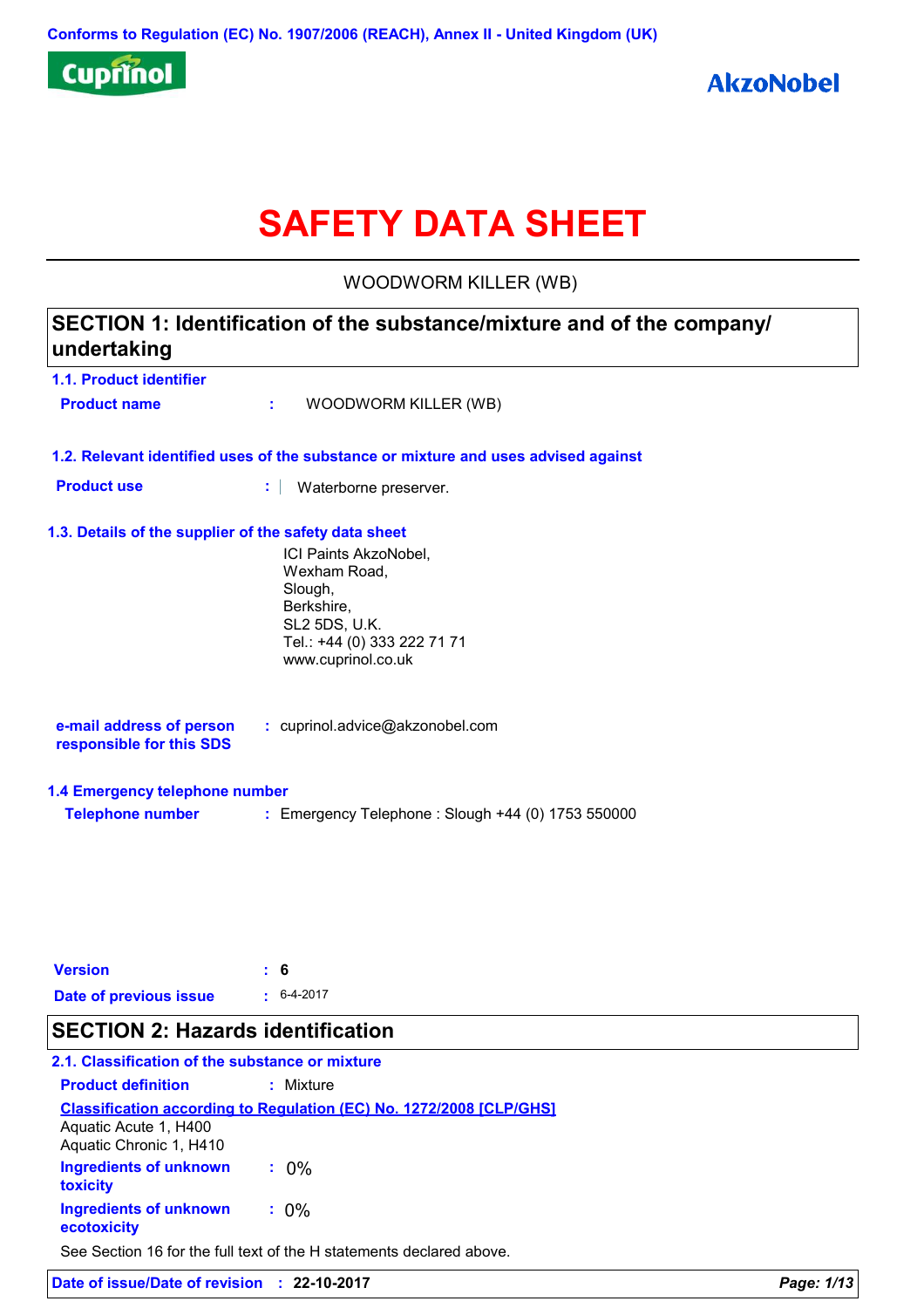### **SECTION 2: Hazards identification**

See Section 11 for more detailed information on health effects and symptoms.

#### **2.2. Label elements**

**Hazard pictograms :**



| <b>Signal word</b>                                                                                                                                              | $:$ Warning                                                                                                                  |
|-----------------------------------------------------------------------------------------------------------------------------------------------------------------|------------------------------------------------------------------------------------------------------------------------------|
| <b>Hazard statements</b>                                                                                                                                        | : H410 - Very toxic to aquatic life with long lasting effects.                                                               |
| <b>Precautionary statements</b>                                                                                                                                 |                                                                                                                              |
| <b>General</b>                                                                                                                                                  | : P102 - Keep out of reach of children.<br>P101 - If medical advice is needed, have product container or label at hand.      |
| <b>Prevention</b>                                                                                                                                               | : P262 - Do not get in eyes, on skin, or on clothing.                                                                        |
| <b>Response</b>                                                                                                                                                 | : P312 - Call a POISON CENTER or doctor if you feel unwell.                                                                  |
| <b>Storage</b>                                                                                                                                                  | Not applicable.                                                                                                              |
| <b>Disposal</b>                                                                                                                                                 | : P501 - Dispose of contents and container in accordance with all local, regional,<br>national or international regulations. |
| <b>Supplemental label</b><br>elements                                                                                                                           | : Not applicable.                                                                                                            |
| <b>Annex XVII - Restrictions</b><br>on the manufacture,<br>placing on the market and<br>use of certain dangerous<br>substances, mixtures and<br><b>articles</b> | : Not applicable.                                                                                                            |
| <b>Special packaging requirements</b>                                                                                                                           |                                                                                                                              |
| <b>Containers to be fitted</b><br>with child-resistant<br>fastenings                                                                                            | : Not applicable.                                                                                                            |
| <b>Tactile warning of danger : Not applicable.</b>                                                                                                              |                                                                                                                              |
| 2.3. Other hazards                                                                                                                                              |                                                                                                                              |
| <b>Voluntary label element</b><br>(CEPE)                                                                                                                        | : Contains methylisothiazolinone                                                                                             |
| Other hazards which do                                                                                                                                          | : None known.                                                                                                                |

**not result in classification**

### **SECTION 3: Composition/information on ingredients**

| <b>3.2 Mixtures</b> |  |
|---------------------|--|
|                     |  |
|                     |  |

```
3.2 Mixtures : Mixture
```

|                                                                                                                            |                                                                   |           | <b>Classification</b>                                                                                                                                                                                        |             |
|----------------------------------------------------------------------------------------------------------------------------|-------------------------------------------------------------------|-----------|--------------------------------------------------------------------------------------------------------------------------------------------------------------------------------------------------------------|-------------|
| <b>Product/ingredient name</b>                                                                                             | <b>Identifiers</b>                                                | $%$ (w/w) | <b>Regulation (EC) No. 1272/2008</b><br>[CLP]                                                                                                                                                                | <b>Type</b> |
| $\sqrt{2}$ -methoxymethylethoxy)<br>propanol                                                                               | IREACH #:<br>01-2119450011-60<br>EC: 252-104-2<br>CAS: 34590-94-8 | ≤5        | INot classified.                                                                                                                                                                                             | $[2]$       |
| alpha-cyano-<br>3-phenoxybenzyl 3-(2,<br>2-dichlorovinyl)-2,<br>2-dimethylcyclopropanecarboxylate<br>$cis/trans$ +/- 40/60 | IEC: 257-842-9<br>CAS: 52315-07-8<br>l Index:<br>607-421-00-4     | ≤0.3      | Acute Tox. 4, H302<br>Acute Tox. 4, H332<br>STOT SE 3, H335<br>Aquatic Acute 1, H400 (M=1000)<br>Aquatic Chronic 1, H410 (M=1000)<br>See Section 16 for the full text of the H<br>statements declared above. | [1] [2]     |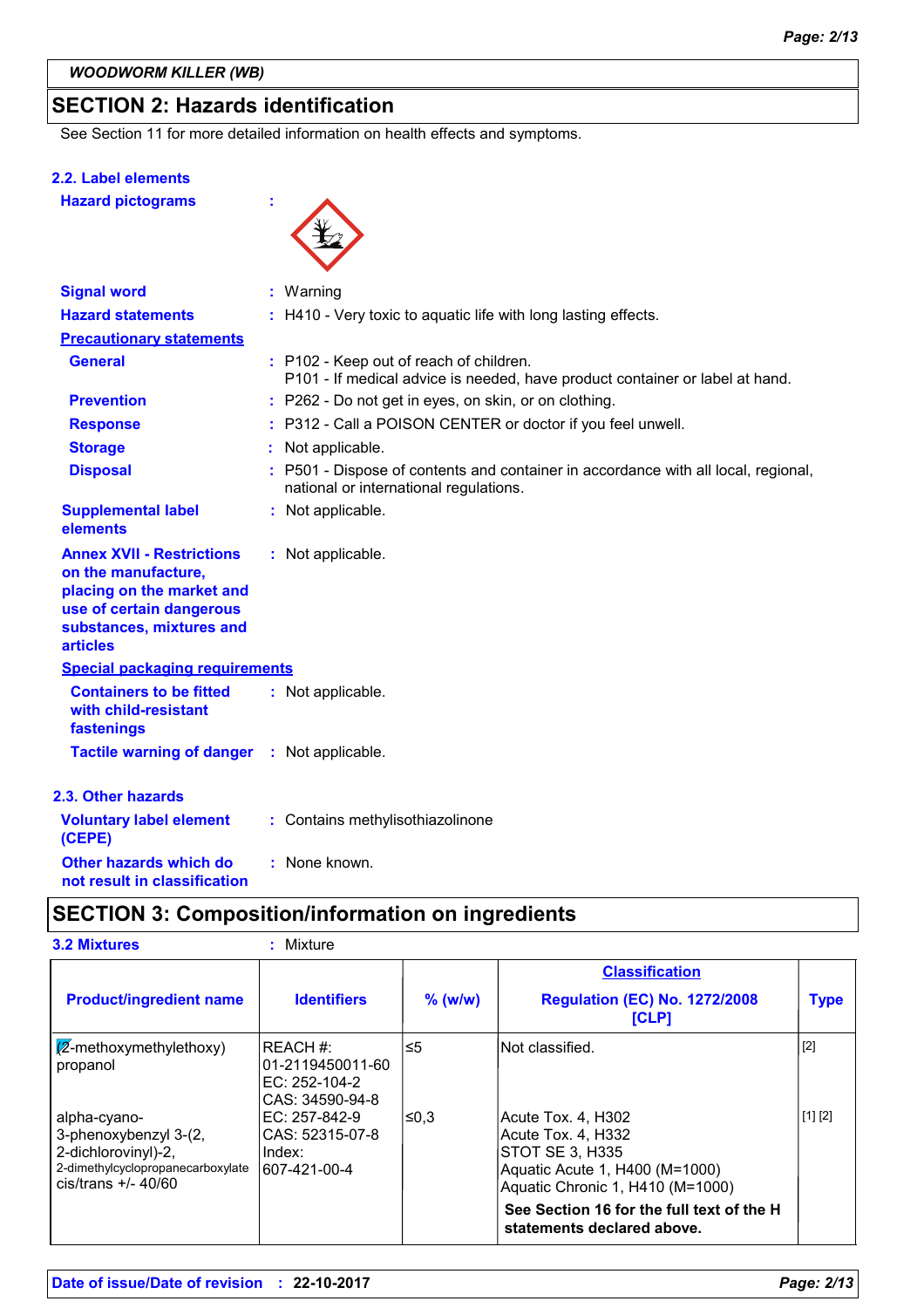#### *WOODWORM KILLER (WB)*

### **SECTION 3: Composition/information on ingredients**

There are no additional ingredients present which, within the current knowledge of the supplier and in the concentrations applicable, are classified as hazardous to health or the environment, are PBTs, vPvBs or Substances of equivalent concern, or have been assigned a workplace exposure limit and hence require reporting in this section.

#### Type

[1] Substance classified with a health or environmental hazard

[2] Substance with a workplace exposure limit

[3] Substance meets the criteria for PBT according to Regulation (EC) No. 1907/2006, Annex XIII

[4] Substance meets the criteria for vPvB according to Regulation (EC) No. 1907/2006, Annex XIII

[5] Substance of equivalent concern

Occupational exposure limits, if available, are listed in Section 8.

### **SECTION 4: First aid measures**

#### **4.1. Description of first aid measures**

| <b>General</b>                    | : In all cases of doubt, or when symptoms persist, seek medical attention. Never give<br>anything by mouth to an unconscious person. If unconscious, place in recovery<br>position and seek medical advice. |
|-----------------------------------|-------------------------------------------------------------------------------------------------------------------------------------------------------------------------------------------------------------|
| <b>Eye contact</b>                | : Remove contact lenses, irrigate copiously with clean, fresh water, holding the<br>eyelids apart for at least 10 minutes and seek immediate medical advice.                                                |
| <b>Inhalation</b>                 | : Remove to fresh air. Keep person warm and at rest. If not breathing, if breathing is<br>irregular or if respiratory arrest occurs, provide artificial respiration or oxygen by<br>trained personnel.      |
| <b>Skin contact</b>               | : Remove contaminated clothing and shoes. Wash skin thoroughly with soap and<br>water or use recognised skin cleanser. Do NOT use solvents or thinners.                                                     |
| <b>Ingestion</b>                  | : If swallowed, seek medical advice immediately and show the container or label.<br>Keep person warm and at rest. Do NOT induce vomiting.                                                                   |
| <b>Protection of first-aiders</b> | : No action shall be taken involving any personal risk or without suitable training. It<br>may be dangerous to the person providing aid to give mouth-to-mouth resuscitation.                               |

#### **4.2. Most important symptoms and effects, both acute and delayed**

There are no data available on the mixture itself. The mixture has been assessed following the conventional method of the CLP Regulation (EC) No 1272/2008 and is classified for toxicological properties accordingly. See Sections 2 and 3 for details.

Exposure to component solvent vapour concentrations in excess of the stated occupational exposure limit may result in adverse health effects such as mucous membrane and respiratory system irritation and adverse effects on the kidneys, liver and central nervous system. Symptoms and signs include headache, dizziness, fatigue, muscular weakness, drowsiness and, in extreme cases, loss of consciousness.

Solvents may cause some of the above effects by absorption through the skin. Repeated or prolonged contact with the mixture may cause removal of natural fat from the skin, resulting in non-allergic contact dermatitis and absorption through the skin.

If splashed in the eyes, the liquid may cause irritation and reversible damage.

Ingestion may cause nausea, diarrhea and vomiting.

This takes into account, where known, delayed and immediate effects and also chronic effects of components from short-term and long-term exposure by oral, inhalation and dermal routes of exposure and eye contact.

Contains 1,2-benzisothiazol-3(2H)-one. May produce an allergic reaction.

#### **4.3. Indication of any immediate medical attention and special treatment needed**

| <b>Notes to physician</b>  | : Treat symptomatically. Contact poison treatment specialist immediately if large<br>quantities have been ingested or inhaled. |
|----------------------------|--------------------------------------------------------------------------------------------------------------------------------|
| <b>Specific treatments</b> | : No specific treatment.                                                                                                       |

See toxicological information (Section 11)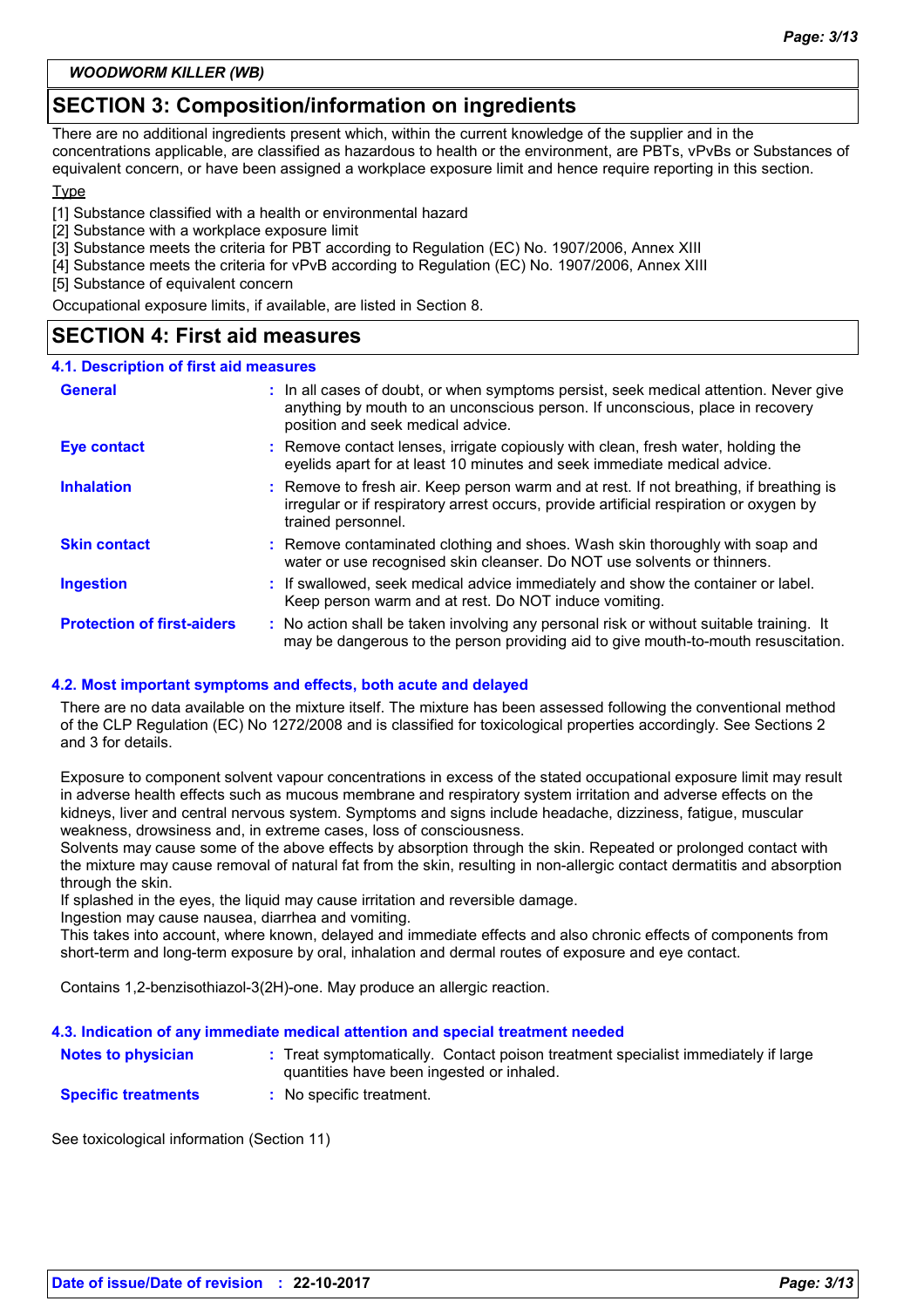### **SECTION 5: Firefighting measures**

| 5.1. Extinguishing media                                 |                                                                                                                              |
|----------------------------------------------------------|------------------------------------------------------------------------------------------------------------------------------|
| <b>Suitable extinguishing</b><br>media                   | : Recommended: alcohol-resistant foam, $CO2$ , powders, water spray.                                                         |
| <b>Unsuitable extinguishing</b><br>media                 | : Do not use water jet.                                                                                                      |
|                                                          | 5.2. Special hazards arising from the substance or mixture                                                                   |
| <b>Hazards from the</b><br>substance or mixture          | : Fire will produce dense black smoke. Exposure to decomposition products may<br>cause a health hazard.                      |
| <b>Hazardous thermal</b><br>decomposition products       | : Decomposition products may include the following materials: carbon monoxide,<br>carbon dioxide, smoke, oxides of nitrogen. |
| 5.3. Advice for firefighters                             |                                                                                                                              |
| <b>Special protective actions</b><br>for fire-fighters   | : Cool closed containers exposed to fire with water. Do not release runoff from fire to<br>drains or watercourses.           |
| <b>Special protective</b><br>equipment for fire-fighters | : Appropriate breathing apparatus may be required.                                                                           |

### **SECTION 6: Accidental release measures**

|                                                                 | 6.1. Personal precautions, protective equipment and emergency procedures                                                                                                                                                                                                           |
|-----------------------------------------------------------------|------------------------------------------------------------------------------------------------------------------------------------------------------------------------------------------------------------------------------------------------------------------------------------|
| For non-emergency<br>personnel                                  | : Exclude sources of ignition and ventilate the area. Avoid breathing vapour or mist.<br>Refer to protective measures listed in sections 7 and 8.                                                                                                                                  |
|                                                                 | For emergency responders : If specialised clothing is required to deal with the spillage, take note of any<br>information in Section 8 on suitable and unsuitable materials. See also the<br>information in "For non-emergency personnel".                                         |
| <b>6.2. Environmental</b><br>precautions                        | : Do not allow to enter drains or watercourses. If the product contaminates lakes,<br>rivers, or sewers, inform the appropriate authorities in accordance with local<br>regulations.                                                                                               |
| 6.3. Methods and material<br>for containment and<br>cleaning up | : Contain and collect spillage with non-combustible, absorbent material e.g. sand,<br>earth, vermiculite or diatomaceous earth and place in container for disposal<br>according to local regulations (see Section 13). Preferably clean with a detergent.<br>Avoid using solvents. |
| 6.4. Reference to other<br><b>sections</b>                      | : See Section 1 for emergency contact information.<br>See Section 8 for information on appropriate personal protective equipment.<br>See Section 13 for additional waste treatment information.                                                                                    |

### **SECTION 7: Handling and storage**

The information in this section contains generic advice and guidance. The list of Identified Uses in Section 1 should be consulted for any available use-specific information provided in the Exposure Scenario(s).

| <b>7.1 Precautions for safe</b><br>handling | : Prevent the creation of flammable or explosive concentrations of vapours in air and<br>avoid vapour concentrations higher than the occupational exposure limits.<br>In addition, the product should only be used in areas from which all naked lights and<br>other sources of ignition have been excluded. Electrical equipment should be<br>protected to the appropriate standard.<br>Mixture may charge electrostatically: always use earthing leads when transferring<br>from one container to another.<br>Operators should wear antistatic footwear and clothing and floors should be of the<br>conducting type.<br>Keep away from heat, sparks and flame. No sparking tools should be used.<br>Avoid contact with skin and eyes. Avoid the inhalation of dust, particulates, spray or<br>mist arising from the application of this mixture. Avoid inhalation of dust from<br>sanding. |
|---------------------------------------------|----------------------------------------------------------------------------------------------------------------------------------------------------------------------------------------------------------------------------------------------------------------------------------------------------------------------------------------------------------------------------------------------------------------------------------------------------------------------------------------------------------------------------------------------------------------------------------------------------------------------------------------------------------------------------------------------------------------------------------------------------------------------------------------------------------------------------------------------------------------------------------------------|
|                                             | Eating, drinking and smoking should be prohibited in areas where this material is                                                                                                                                                                                                                                                                                                                                                                                                                                                                                                                                                                                                                                                                                                                                                                                                            |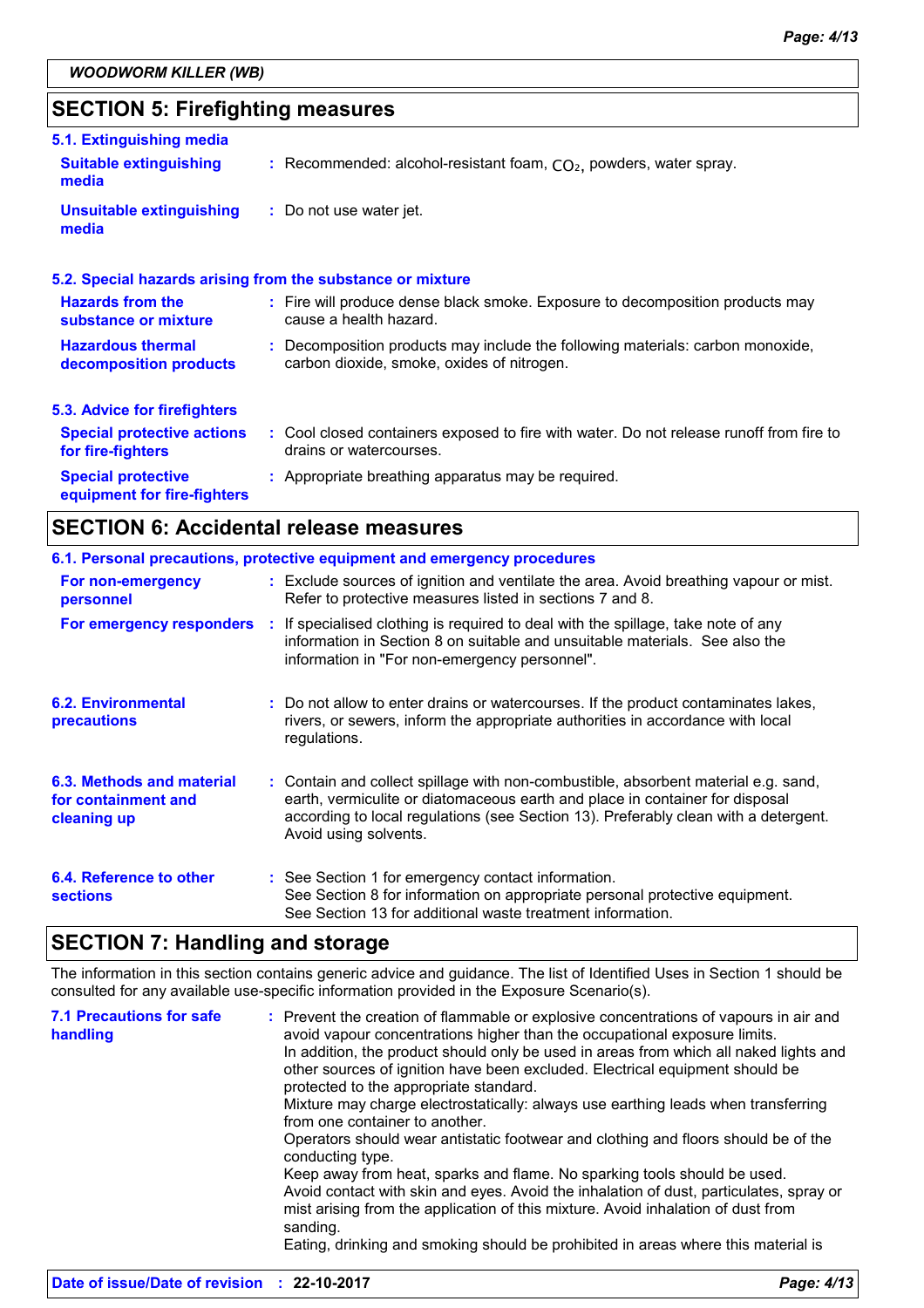### **SECTION 7: Handling and storage**

handled, stored and processed.

Put on appropriate personal protective equipment (see Section 8). Never use pressure to empty. Container is not a pressure vessel. Always keep in containers made from the same material as the original one. Comply with the health and safety at work laws. Do not allow to enter drains or watercourses. **Information on fire and explosion protection** Vapours are heavier than air and may spread along floors. Vapours may form explosive mixtures with air.

#### **7.2 Conditions for safe storage, including any incompatibilities**

Store in accordance with local regulations.

#### **Notes on joint storage**

Keep away from: oxidising agents, strong alkalis, strong acids.

**Additional information on storage conditions**

Observe label precautions. Store in a dry, cool and well-ventilated area. Keep away from heat and direct sunlight. Keep away from sources of ignition. No smoking. Prevent unauthorised access. Containers that have been opened must be carefully resealed and kept upright to prevent leakage.

### **7.3 Specific end use(s)**

**Recommendations : Industrial sector specific : solutions**

: Not available. : Not available.

### **SECTION 8: Exposure controls/personal protection**

The information in this section contains generic advice and guidance. Information is provided based on typical anticipated uses of the product. Additional measures might be required for bulk handling or other uses that could significantly increase worker exposure or environmental releases.

#### **8.1 Control parameters**

#### **Occupational exposure limits**

| <b>Product/ingredient name</b>                           | <b>Exposure limit values</b>                                                                                                                                                                                                                                                                                                                                                                                                                                                                                                                                                                                                                                                                                                                                                                                                                                                                                                                                                                                                     |  |
|----------------------------------------------------------|----------------------------------------------------------------------------------------------------------------------------------------------------------------------------------------------------------------------------------------------------------------------------------------------------------------------------------------------------------------------------------------------------------------------------------------------------------------------------------------------------------------------------------------------------------------------------------------------------------------------------------------------------------------------------------------------------------------------------------------------------------------------------------------------------------------------------------------------------------------------------------------------------------------------------------------------------------------------------------------------------------------------------------|--|
| $\sqrt{\mathbb{Z}}$ -methoxymethylethoxy)propanol        | EH40/2005 WELs (United Kingdom (UK), 12/2011). Absorbed<br>through skin.<br>TWA: $308 \text{ mg/m}^3$ 8 hours.<br>TWA: 50 ppm 8 hours.<br>EH40/2005 WELs (United Kingdom (UK), 12/2011). Absorbed<br>through skin.                                                                                                                                                                                                                                                                                                                                                                                                                                                                                                                                                                                                                                                                                                                                                                                                               |  |
| alpha-cyano-3-phenoxybenzyl 3-(2,<br>2-dichlorovinyl)-2, |                                                                                                                                                                                                                                                                                                                                                                                                                                                                                                                                                                                                                                                                                                                                                                                                                                                                                                                                                                                                                                  |  |
| 2-dimethylcyclopropanecarboxylate cis/trans +/-<br>40/60 | TWA: $5 \text{ mg/m}^3$ , (as CN) 8 hours.                                                                                                                                                                                                                                                                                                                                                                                                                                                                                                                                                                                                                                                                                                                                                                                                                                                                                                                                                                                       |  |
| <b>Recommended monitoring</b><br>procedures              | If this product contains ingredients with exposure limits, personal, workplace<br>atmosphere or biological monitoring may be required to determine the<br>effectiveness of the ventilation or other control measures and/or the necessity to<br>use respiratory protective equipment. Reference should be made to monitoring<br>standards, such as the following: European Standard EN 689 (Workplace<br>atmospheres - Guidance for the assessment of exposure by inhalation to<br>chemical agents for comparison with limit values and measurement strategy)<br>European Standard EN 14042 (Workplace atmospheres - Guide for the<br>application and use of procedures for the assessment of exposure to chemical<br>and biological agents) European Standard EN 482 (Workplace atmospheres -<br>General requirements for the performance of procedures for the measurement of<br>chemical agents) Reference to national guidance documents for methods for the<br>determination of hazardous substances will also be required. |  |

#### **DNELs/DMELs**

No DNELs/DMELs available.

#### **PNECs**

No PNECs available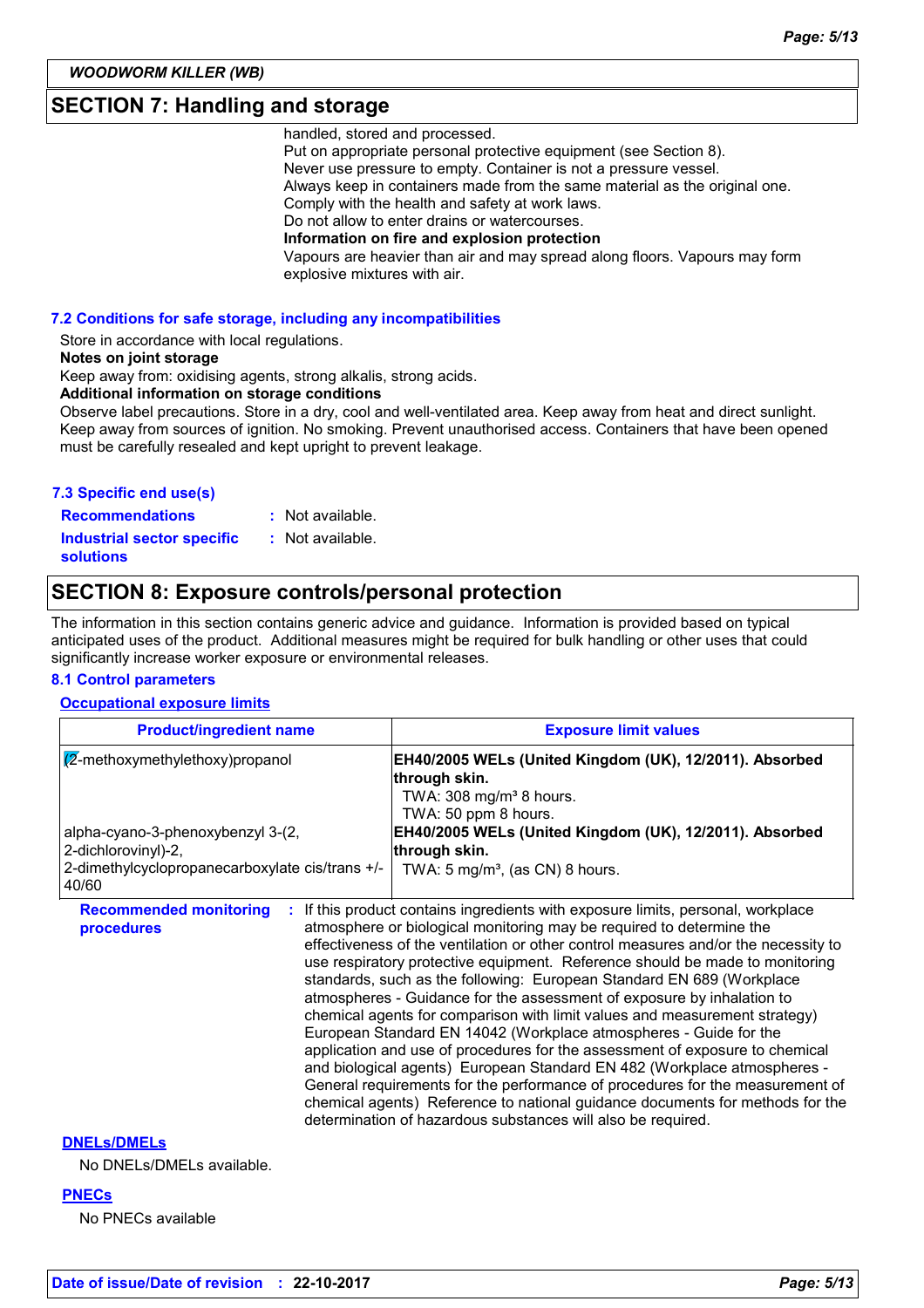## **SECTION 8: Exposure controls/personal protection**

| <b>8.2 Exposure controls</b>               |                                                                                                                                                                                                                                                                                                                                                                                                                                                                                                                                                                                                                                                                                         |
|--------------------------------------------|-----------------------------------------------------------------------------------------------------------------------------------------------------------------------------------------------------------------------------------------------------------------------------------------------------------------------------------------------------------------------------------------------------------------------------------------------------------------------------------------------------------------------------------------------------------------------------------------------------------------------------------------------------------------------------------------|
| <b>Appropriate engineering</b><br>controls | : Provide adequate ventilation. Where reasonably practicable, this should be<br>achieved by the use of local exhaust ventilation and good general extraction. If<br>these are not sufficient to maintain concentrations of particulates and solvent<br>vapours below the OEL, suitable respiratory protection must be worn.                                                                                                                                                                                                                                                                                                                                                             |
| <b>Individual protection measures</b>      |                                                                                                                                                                                                                                                                                                                                                                                                                                                                                                                                                                                                                                                                                         |
| <b>Hygiene measures</b>                    | : Wash hands, forearms and face thoroughly after handling chemical products,<br>before eating, smoking and using the lavatory and at the end of the working<br>period. Appropriate techniques should be used to remove potentially<br>contaminated clothing. Wash contaminated clothing before reusing. Ensure that<br>eyewash stations and safety showers are close to the workstation location.                                                                                                                                                                                                                                                                                       |
| <b>Eye/face protection</b>                 | : Use safety eyewear designed to protect against splash of liquids.                                                                                                                                                                                                                                                                                                                                                                                                                                                                                                                                                                                                                     |
| <b>Skin protection</b>                     |                                                                                                                                                                                                                                                                                                                                                                                                                                                                                                                                                                                                                                                                                         |
| <b>Hand protection</b>                     |                                                                                                                                                                                                                                                                                                                                                                                                                                                                                                                                                                                                                                                                                         |
| <b>Gloves</b>                              | $\frac{1}{2}$ $\sqrt{5}$ all types of exposure, a glove with protection class of 2 or higher<br>(breakthrough time > 30 minutes according to EN374) is recommended.<br>Recommended gloves: Nitrile, thickness ≥ 0.12 mm.                                                                                                                                                                                                                                                                                                                                                                                                                                                                |
|                                            | NOTICE: The selection of a specific glove for a particular application and<br>duration of use in a workplace should also take into account all relevant<br>workplace factors such as, but not limited to: Other chemicals which may be<br>handled, physical requirements (cut/puncture protection, dexterity, thermal<br>protection), potential body reactions to glove materials, as well as the instructions/<br>specifications provided by the glove supplier.                                                                                                                                                                                                                       |
|                                            | The user must check that the final choice of type of glove selected for handling<br>this product is the most appropriate and takes into account the particular<br>conditions of use, as included in the user's risk assessment.                                                                                                                                                                                                                                                                                                                                                                                                                                                         |
|                                            | Gloves should be replaced regularly and if there is any sign of damage to the<br>glove material.                                                                                                                                                                                                                                                                                                                                                                                                                                                                                                                                                                                        |
|                                            | Always ensure that the gloves are free from defects and that they are stored and<br>used correctly.                                                                                                                                                                                                                                                                                                                                                                                                                                                                                                                                                                                     |
| <b>Body protection</b>                     | : Personnel should wear antistatic clothing made of natural fibres or of high-<br>temperature-resistant synthetic fibres.                                                                                                                                                                                                                                                                                                                                                                                                                                                                                                                                                               |
| <b>Other skin protection</b>               | : Appropriate footwear and any additional skin protection measures should be<br>selected based on the task being performed and the risks involved and should be<br>approved by a specialist before handling this product.                                                                                                                                                                                                                                                                                                                                                                                                                                                               |
| <b>Respiratory protection</b>              | : If workers are exposed to concentrations above the exposure limit, they must use<br>appropriate, certified respirators.                                                                                                                                                                                                                                                                                                                                                                                                                                                                                                                                                               |
|                                            | OLD LEAD-BASED PAINTS:                                                                                                                                                                                                                                                                                                                                                                                                                                                                                                                                                                                                                                                                  |
|                                            | When surfaces are to be prepared for painting, account should be taken of the<br>age of the property and the possibility that lead-pigmented paint might be present.<br>There is a possibility that ingestion or inhalation of scrapings or dust arising from<br>the preparation work could cause health effects. As a working rule you should<br>assume that this will be the case if the age of the property is pre 1960.                                                                                                                                                                                                                                                             |
|                                            | Where possible wet sanding or chemical stripping methods should be used with<br>surfaces of this type to avoid the creation of dust. When dry sanding cannot be<br>avoided, and effective local exhaust ventilation is not available, it is recommended<br>that a dust respirator is worn, that is approved for use with lead dusts, and its type<br>selected on the basis of the COSHH assessment, taking into account the<br>Workplace Exposure Limit for lead in air. Furthermore, steps should be taken to<br>ensure containment of the dusts created, and that all practicable measures are<br>taken to clean up thoroughly all deposits of dusts in and around the affected area. |
|                                            | Respiratory protection in case of dust or spray mist formation. (particle filter<br>EN143 type P2) Respiratory protection in case of vapour formation. (half mask<br>with combination filter A2-P2 til concentrations of 0,5 Vol%.)                                                                                                                                                                                                                                                                                                                                                                                                                                                     |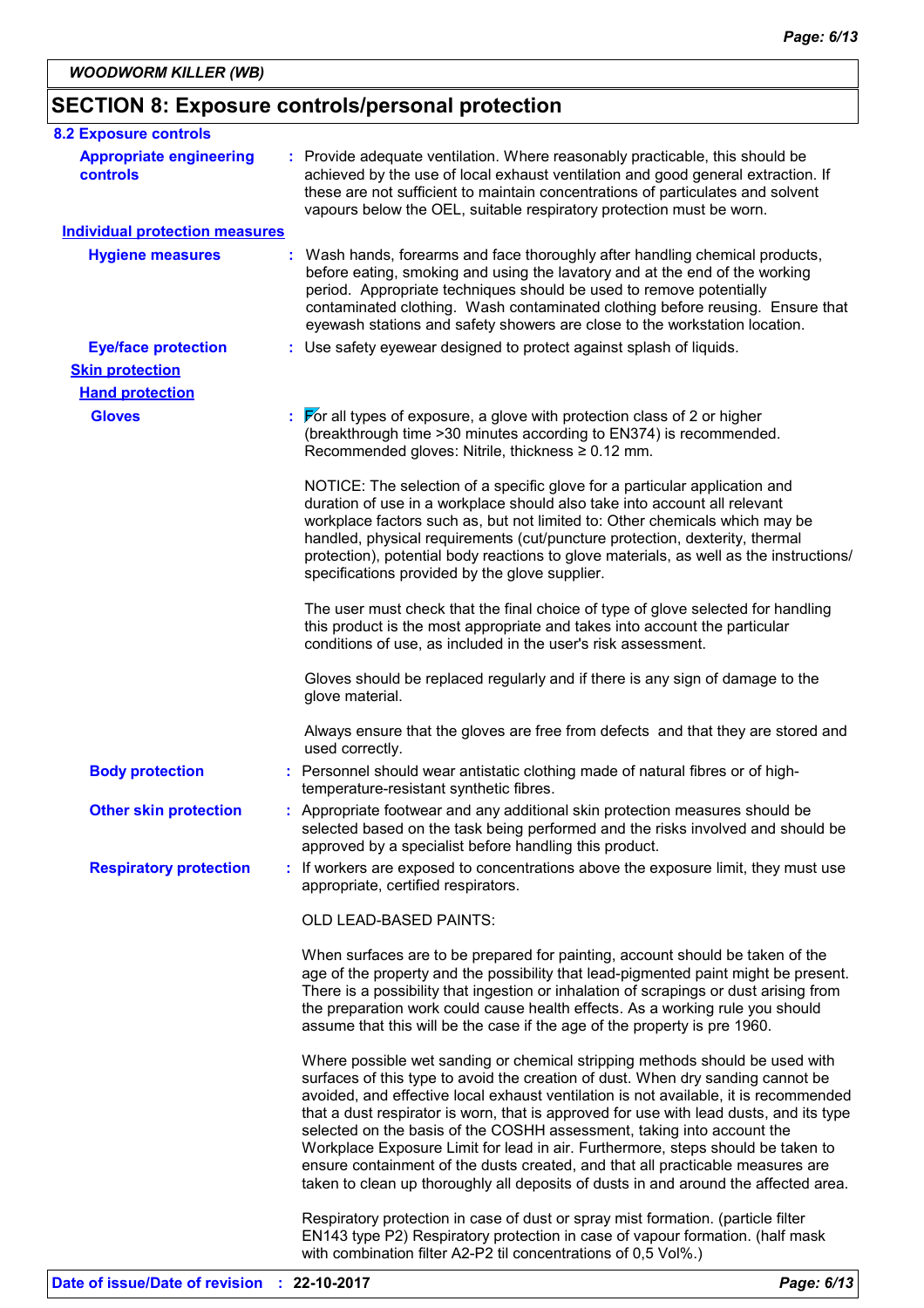### **SECTION 8: Exposure controls/personal protection**

|                               | <b>SECTION 9: Physical and chemical properties</b>                                                                                                                                                                                                                                                                                                                                                                                                                                                                                                                                                                                                     |
|-------------------------------|--------------------------------------------------------------------------------------------------------------------------------------------------------------------------------------------------------------------------------------------------------------------------------------------------------------------------------------------------------------------------------------------------------------------------------------------------------------------------------------------------------------------------------------------------------------------------------------------------------------------------------------------------------|
| <b>controls</b>               |                                                                                                                                                                                                                                                                                                                                                                                                                                                                                                                                                                                                                                                        |
| <b>Environmental exposure</b> | Avoid the inhalation of dust. Wear suitable face mask if dry sanding. Special<br>precautions should be taken during surface preparation of pre-1960s paint<br>surfaces over wood and metal as they may contain harmful lead.<br>: Do not allow to enter drains or watercourses.                                                                                                                                                                                                                                                                                                                                                                        |
|                               | Extra precautions will also need to be taken when burning off old lead-based<br>paints because fumes containing lead will be produced. It is recommended that a<br>respirator, approved for use with particulate fumes of lead is selected on the basis<br>of the COSHH assessment, taking into account the Workplace Exposure Limit for<br>lead in air. Similar precautions to those given above about sanding should be<br>taken with reference to protective clothing, disposal of scrapings and dusts, and<br>exclusion of other personnel and especially children from the building during<br>actual work and the subsequent clean up operations. |
|                               | The current Control of Lead at Work Regulations approved code of practice<br>should be consulted for advice on protective clothing and personal hygiene<br>precautions. Care should also be taken to exclude visitors, members of the<br>household and especially children from the affected area, during the actual work<br>and the subsequent clean up operations. All scrapings, dust, etc. should be<br>disposed of by the professional painting contractor as Hazardous Waste.                                                                                                                                                                    |

| <b>Appearance</b>                                      |    |                                                                                                                |
|--------------------------------------------------------|----|----------------------------------------------------------------------------------------------------------------|
| <b>Physical state</b>                                  |    | : Liquid.                                                                                                      |
| <b>Colour</b>                                          |    | : Various: See label.                                                                                          |
| <b>Odour</b>                                           |    | : Not available.                                                                                               |
| <b>Odour threshold</b>                                 |    | Not available.                                                                                                 |
| рH                                                     |    | Not available.                                                                                                 |
| <b>Melting point/freezing point</b>                    | t. | Not available.                                                                                                 |
| Initial boiling point and boiling<br>range             |    | $100^{\circ}$ C                                                                                                |
| <b>Flash point</b>                                     |    | Not applicable.                                                                                                |
| <b>Evaporation rate</b>                                |    | Not available.                                                                                                 |
| <b>Upper/lower flammability or</b><br>explosive limits |    | $:$ Not available.                                                                                             |
| <b>Vapour pressure</b>                                 |    | : Not available.                                                                                               |
| <b>Vapour density</b>                                  |    | Not available.                                                                                                 |
| <b>Relative density</b>                                | t. | $\overline{1}$                                                                                                 |
| <b>Solubility(ies)</b>                                 |    | Easily soluble in the following materials: cold water.                                                         |
| <b>Solubility in water</b>                             | ÷. | Not available.                                                                                                 |
| <b>Partition coefficient: n-octanol/</b><br>water      | ÷. | Not available.                                                                                                 |
| <b>Auto-ignition temperature</b>                       | t. | Not available.                                                                                                 |
| <b>Decomposition temperature</b>                       |    | Not available.                                                                                                 |
| <b>Viscosity</b>                                       |    | Kinematic (room temperature): $0,1$ cm <sup>2</sup> /s<br>Kinematic (40 $^{\circ}$ C): 0,06 cm <sup>2</sup> /s |
| <b>Explosive properties</b>                            |    | : Not available.                                                                                               |
| <b>Oxidising properties</b>                            |    | Not available.                                                                                                 |
| 9.2. Other information                                 |    |                                                                                                                |
| No additional information.                             |    |                                                                                                                |

### **9.1. Information on basic physical and chemical properties**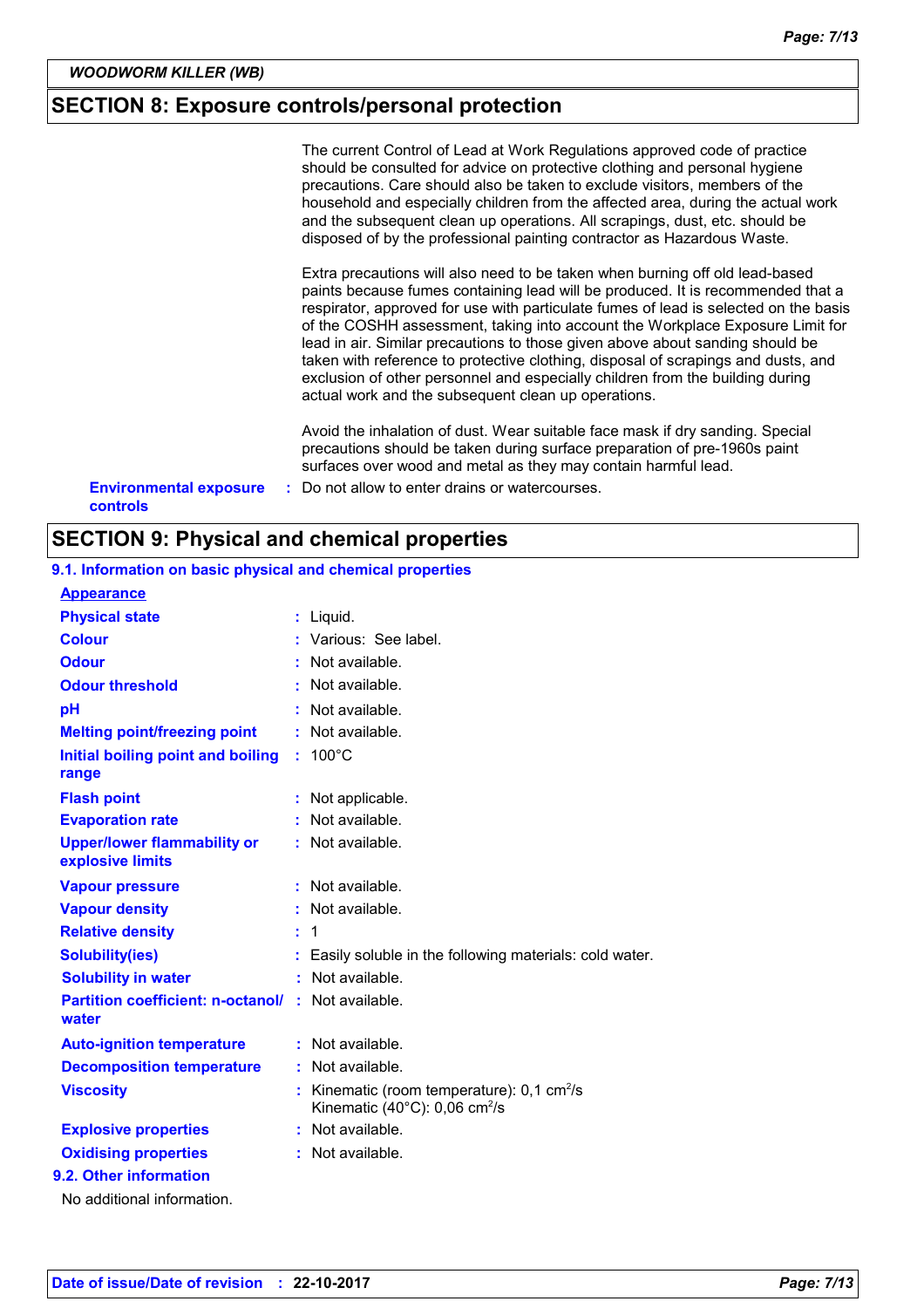### **SECTION 10: Stability and reactivity**

| <b>10.6. Hazardous</b><br>decomposition products | : Under normal conditions of storage and use, hazardous decomposition products<br>should not be produced.                           |
|--------------------------------------------------|-------------------------------------------------------------------------------------------------------------------------------------|
| 10.5. Incompatible materials                     | : Keep away from the following materials to prevent strong exothermic reactions:<br>oxidising agents, strong alkalis, strong acids. |
| <b>10.4. Conditions to avoid</b>                 | : When exposed to high temperatures may produce hazardous decomposition<br>products.                                                |
| 10.3. Possibility of<br>hazardous reactions      | : Under normal conditions of storage and use, hazardous reactions will not occur.                                                   |
| <b>10.2. Chemical stability</b>                  | : Stable under recommended storage and handling conditions (see Section 7).                                                         |
| 10.1. Reactivity                                 | : No specific test data related to reactivity available for this product or its ingredients.                                        |

### **SECTION 11: Toxicological information**

#### **11.1. Information on toxicological effects**

There are no data available on the mixture itself. The mixture has been assessed following the conventional method of the CLP Regulation (EC) No 1272/2008 and is classified for toxicological properties accordingly. See Sections 2 and 3 for details.

Exposure to component solvent vapour concentrations in excess of the stated occupational exposure limit may result in adverse health effects such as mucous membrane and respiratory system irritation and adverse effects on the kidneys, liver and central nervous system. Symptoms and signs include headache, dizziness, fatigue, muscular weakness, drowsiness and, in extreme cases, loss of consciousness.

Solvents may cause some of the above effects by absorption through the skin. Repeated or prolonged contact with the mixture may cause removal of natural fat from the skin, resulting in non-allergic contact dermatitis and absorption through the skin.

If splashed in the eyes, the liquid may cause irritation and reversible damage.

Ingestion may cause nausea, diarrhea and vomiting.

This takes into account, where known, delayed and immediate effects and also chronic effects of components from short-term and long-term exposure by oral, inhalation and dermal routes of exposure and eye contact.

Contains 1,2-benzisothiazol-3(2H)-one. May produce an allergic reaction.

#### **Acute toxicity**

**Conclusion/Summary :** Not available.

#### **Acute toxicity estimates**

Not available.

#### **Irritation/Corrosion**

| <b>Product/ingredient name</b>      | <b>Result</b>                                | <b>Species</b>   | <b>Score</b>                  | <b>Exposure</b> | <b>Observation</b>       |
|-------------------------------------|----------------------------------------------|------------------|-------------------------------|-----------------|--------------------------|
| (2-methoxymethylethoxy)<br>propanol | Eyes - Mild irritant                         | <b>Human</b>     |                               |                 |                          |
|                                     | Eyes - Mild irritant<br>Skin - Mild irritant | Rabbit<br>Rabbit | -<br>$\overline{\phantom{a}}$ |                 | $\overline{\phantom{0}}$ |
| <b>Conclusion/Summary</b>           | : Not available.                             |                  |                               |                 |                          |
| <b>Sensitisation</b>                |                                              |                  |                               |                 |                          |
| <b>Conclusion/Summary</b>           | : Not available.                             |                  |                               |                 |                          |
| <b>Mutagenicity</b>                 |                                              |                  |                               |                 |                          |
| <b>Conclusion/Summary</b>           | : Not available.                             |                  |                               |                 |                          |
| <b>Carcinogenicity</b>              |                                              |                  |                               |                 |                          |
| <b>Conclusion/Summary</b>           | : Not available.                             |                  |                               |                 |                          |
| <b>Reproductive toxicity</b>        |                                              |                  |                               |                 |                          |
| <b>Conclusion/Summary</b>           | : Not available.                             |                  |                               |                 |                          |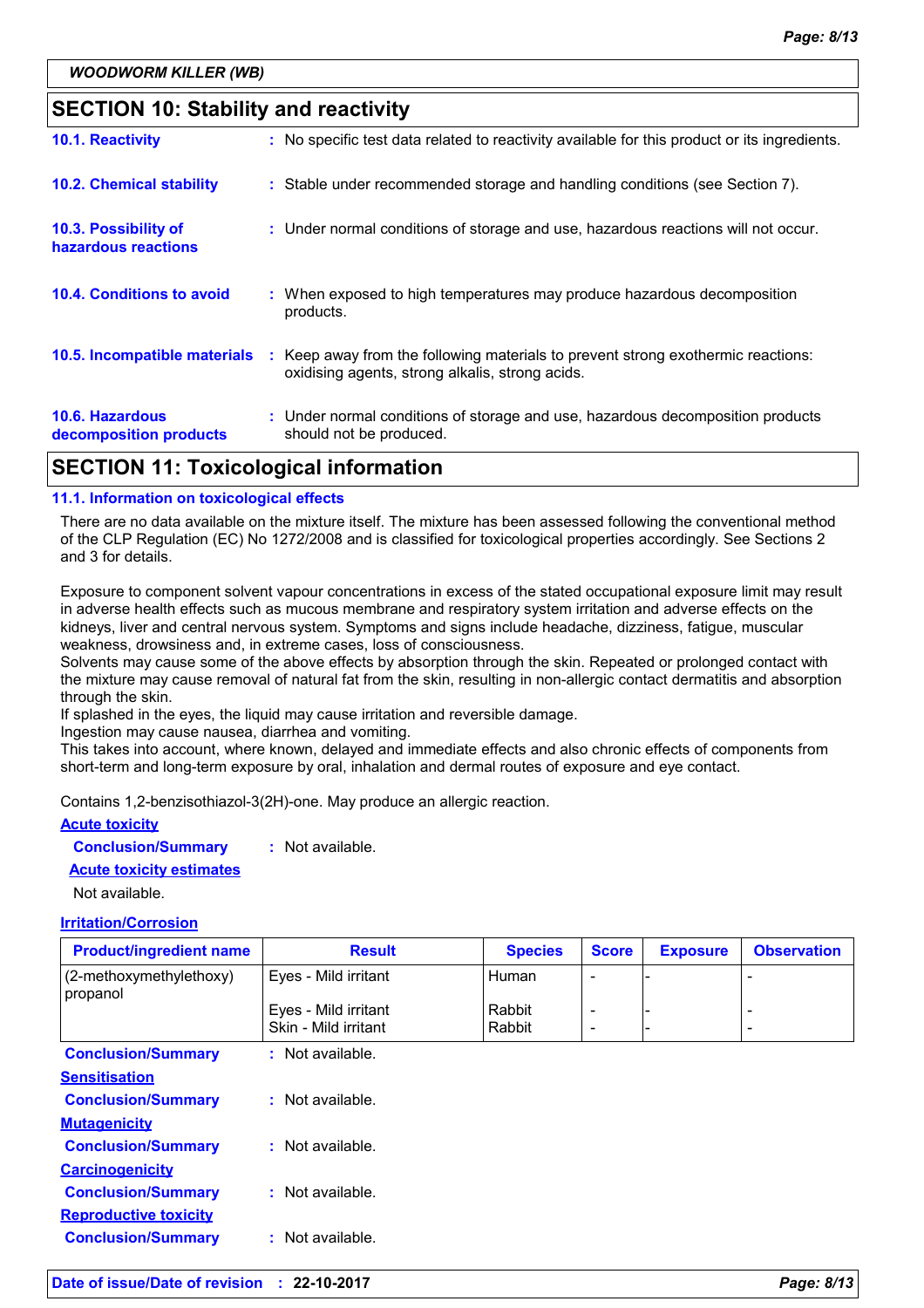### **SECTION 11: Toxicological information**

#### **Teratogenicity**

**Conclusion/Summary :** Not available.

**Specific target organ toxicity (single exposure)**

| <b>Product/ingredient name</b>                                                                                         | <b>Category</b> | <b>Route of</b><br>exposure | <b>Target organs</b>            |
|------------------------------------------------------------------------------------------------------------------------|-----------------|-----------------------------|---------------------------------|
| $\sqrt{a}$ pha-cyano-3-phenoxybenzyl 3-(2,2-dichlorovinyl)-2,<br>2-dimethylcyclopropanecarboxylate cis/trans +/- 40/60 | Category 3      | Not applicable.             | Respiratory tract<br>irritation |

**Specific target organ toxicity (repeated exposure)**

Not available.

#### **Aspiration hazard**

Not available.

#### **Other information :** : Not available.

### **SECTION 12: Ecological information**

#### **12.1. Toxicity**

There are no data available on the mixture itself. Do not allow to enter drains or watercourses.

The mixture has been assessed following the summation method of the CLP Regulation (EC) No 1272/2008 and is classified for eco-toxicological properties accordingly. See Sections 2 and 3 for details.

| <b>Product/ingredient name</b>                                                                                              | <b>Result</b>             | <b>Species</b> | <b>Exposure</b> |
|-----------------------------------------------------------------------------------------------------------------------------|---------------------------|----------------|-----------------|
| afpha-cyano-<br>3-phenoxybenzyl 3-(2,<br>2-dichlorovinyl)-2,<br>2-dimethylcyclopropanecarboxylate<br>$cis/t$ rans $+/40/60$ | Acute EC50 0,0003 mg/l    | Daphnia        | 48 hours        |
|                                                                                                                             | Chronic NOEC 0,00003 mg/l | Fish           | 34 days         |

**Conclusion/Summary :** Not available.

#### **12.2. Persistence and degradability**

**Conclusion/Summary :** Not available.

#### **12.3. Bioaccumulative potential**

| <b>Product/ingredient name</b>                                                                                                         | $\mathsf{LogP}_\mathsf{ow}$ | <b>BCF</b> | <b>Potential</b> |
|----------------------------------------------------------------------------------------------------------------------------------------|-----------------------------|------------|------------------|
| afpha-cyano-<br>3-phenoxybenzyl 3-(2,<br>2-dichlorovinyl)-2,<br>2-dimethylcyclopropanecarboxylate<br>$\frac{1}{1}$ cis/trans +/- 40/60 | 6,3                         |            | high             |

| <b>12.4. Mobility in soil</b>                           |                                                       |
|---------------------------------------------------------|-------------------------------------------------------|
| <b>Soil/water partition</b><br><b>coefficient (Koc)</b> | : Not available.                                      |
| <b>Mobility</b>                                         | : Not available.                                      |
| 12.5. Results of PBT and vPvB assessment                |                                                       |
| <b>PBT</b>                                              | : Not applicable.                                     |
|                                                         | P: Not available. B: Not available. T: Not available. |
| <b>vPvB</b>                                             | : Not applicable.                                     |
|                                                         | vP: Not available, vB: Not available.                 |
| 12.6. Other adverse effects                             | : No known significant effects or critical hazards.   |
|                                                         |                                                       |

-----------------------------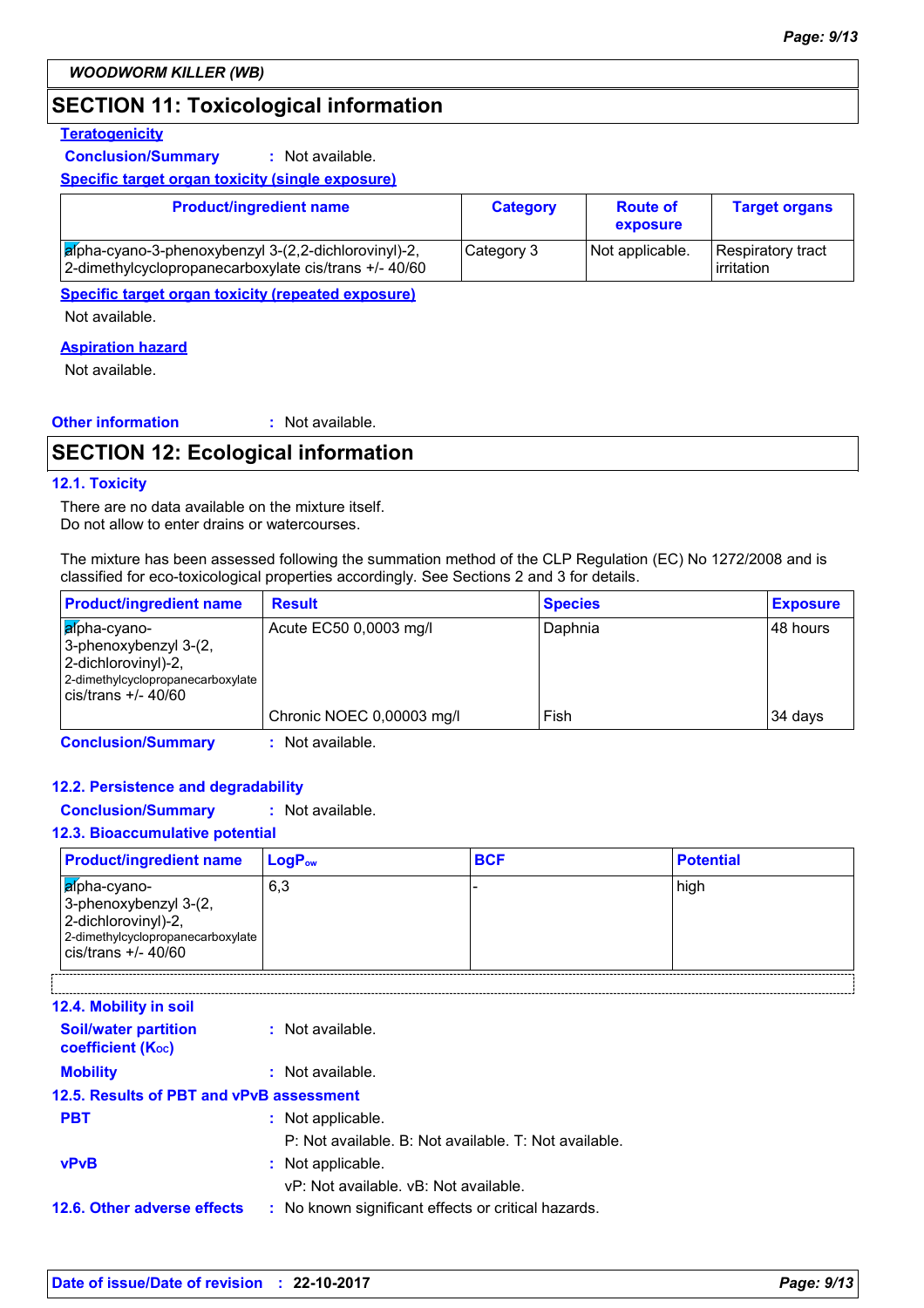### **SECTION 13: Disposal considerations**

The information in this section contains generic advice and guidance. The list of Identified Uses in Section 1 should be consulted for any available use-specific information provided in the Exposure Scenario(s).

#### **13.1 Waste treatment methods**

| <b>Product</b>                 |                                                                                                                                                                                                                                                                                                                                                                                                                                                                                                                                                         |
|--------------------------------|---------------------------------------------------------------------------------------------------------------------------------------------------------------------------------------------------------------------------------------------------------------------------------------------------------------------------------------------------------------------------------------------------------------------------------------------------------------------------------------------------------------------------------------------------------|
| <b>Methods of disposal</b>     | The generation of waste should be avoided or minimised wherever possible.<br>÷<br>Disposal of this product, solutions and any by-products should at all times comply<br>with the requirements of environmental protection and waste disposal legislation<br>and any regional local authority requirements. Dispose of surplus and non-<br>recyclable products via a licensed waste disposal contractor. Waste should not be<br>disposed of untreated to the sewer unless fully compliant with the requirements of<br>all authorities with jurisdiction. |
| <b>Hazardous waste</b>         | : The classification of the product may meet the criteria for a hazardous waste.                                                                                                                                                                                                                                                                                                                                                                                                                                                                        |
| <b>Disposal considerations</b> | : Do not allow to enter drains or watercourses.<br>Dispose of according to all federal, state and local applicable regulations.<br>If this product is mixed with other wastes, the original waste product code may no<br>longer apply and the appropriate code should be assigned.<br>For further information, contact your local waste authority.                                                                                                                                                                                                      |
| <b>Packaging</b>               |                                                                                                                                                                                                                                                                                                                                                                                                                                                                                                                                                         |
| <b>Methods of disposal</b>     | : The generation of waste should be avoided or minimised wherever possible. Waste<br>packaging should be recycled. Incineration or landfill should only be considered<br>when recycling is not feasible.                                                                                                                                                                                                                                                                                                                                                |
| <b>Disposal considerations</b> | : Using information provided in this safety data sheet, advice should be obtained from<br>the relevant waste authority on the classification of empty containers.<br>Empty containers must be scrapped or reconditioned.<br>Dispose of containers contaminated by the product in accordance with local or<br>national legal provisions.                                                                                                                                                                                                                 |
| <b>Special precautions</b>     | : This material and its container must be disposed of in a safe way. Care should be<br>taken when handling emptied containers that have not been cleaned or rinsed out.<br>Empty containers or liners may retain some product residues. Avoid dispersal of<br>spilt material and runoff and contact with soil, waterways, drains and sewers.                                                                                                                                                                                                            |

### **SECTION 14: Transport information**

**Information pertaining to IATA and ADN is considered not relevant since the material is not packaged in the correct approved packaging required of these methods of transport.**

|                                           | <b>ADR</b>                                                                                                                                                                    | <b>IMDG</b>                                                                                                                                                                                                                                                                                                            |
|-------------------------------------------|-------------------------------------------------------------------------------------------------------------------------------------------------------------------------------|------------------------------------------------------------------------------------------------------------------------------------------------------------------------------------------------------------------------------------------------------------------------------------------------------------------------|
| 14.1 UN number                            | <b>UN3082</b>                                                                                                                                                                 | <b>UN3082</b>                                                                                                                                                                                                                                                                                                          |
| 14.2 UN proper<br>shipping name           | ENVIRONMENTALLY HAZARDOUS<br>SUBSTANCE, LIQUID, N.O.S. (alpha-cyano-<br>3-phenoxybenzyl 3-(2,2-dichlorovinyl)-2,<br>2-dimethylcyclopropanecarboxylate cis/trans +/-<br>40/60) | ENVIRONMENTALLY HAZARDOUS<br>SUBSTANCE, LIQUID, N.O.S. (alpha-cyano-<br>3-phenoxybenzyl 3-(2,2-dichlorovinyl)-2,<br>2-dimethylcyclopropanecarboxylate cis/trans +/-<br>40/60). Marine pollutant (alpha-cyano-<br>3-phenoxybenzyl 3-(2,2-dichlorovinyl)-2,<br>2-dimethylcyclopropanecarboxylate cis/trans +/-<br>40/60) |
| <b>14.3 Transport</b><br>hazard class(es) |                                                                                                                                                                               |                                                                                                                                                                                                                                                                                                                        |
| <b>Class</b>                              | 9                                                                                                                                                                             | 9                                                                                                                                                                                                                                                                                                                      |
| <b>Subsidiary class</b>                   |                                                                                                                                                                               |                                                                                                                                                                                                                                                                                                                        |
| <b>14.4 Packing group</b>                 | Ш                                                                                                                                                                             | Ш                                                                                                                                                                                                                                                                                                                      |
| Date of issue/Date of revision            | $: 22 - 10 - 2017$                                                                                                                                                            | Page: 10/13                                                                                                                                                                                                                                                                                                            |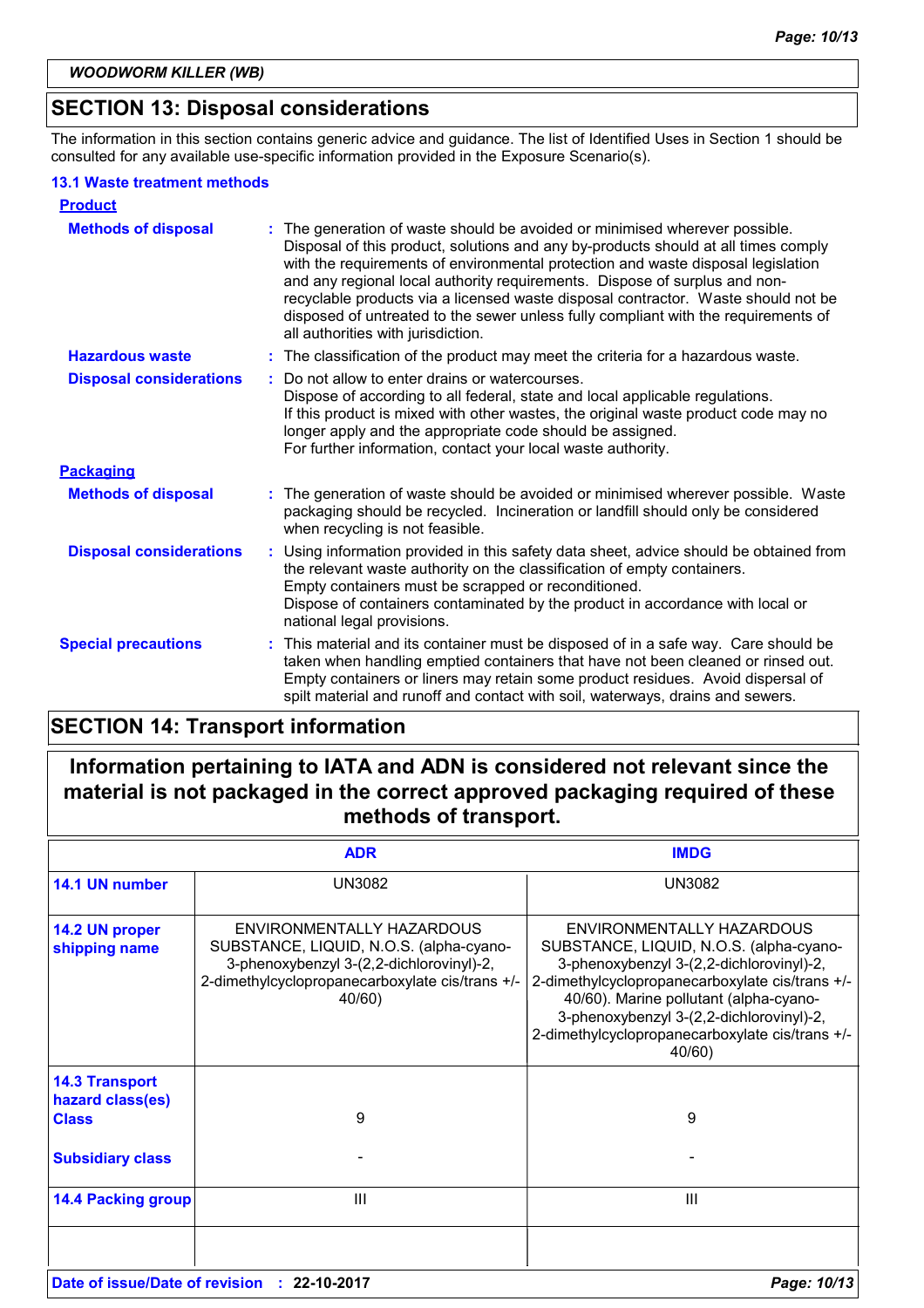*WOODWORM KILLER (WB)*

|                                                                                             | material is not packaged in the correct approved packaging required of these<br>methods of transport.                                                                                                                  | Information pertaining to IATA and ADN is considered not relevant since the                                                                                                                                |
|---------------------------------------------------------------------------------------------|------------------------------------------------------------------------------------------------------------------------------------------------------------------------------------------------------------------------|------------------------------------------------------------------------------------------------------------------------------------------------------------------------------------------------------------|
| 14.5                                                                                        |                                                                                                                                                                                                                        |                                                                                                                                                                                                            |
| <b>Environmental</b><br>hazards                                                             |                                                                                                                                                                                                                        |                                                                                                                                                                                                            |
| <b>Marine pollutant</b>                                                                     | Yes.                                                                                                                                                                                                                   | Yes.                                                                                                                                                                                                       |
| <b>Marine pollutant</b><br><b>substances</b>                                                |                                                                                                                                                                                                                        | alpha-cyano-3-phenoxybenzyl 3-(2,<br>2-dichlorovinyl)-2,<br>2-dimethylcyclopropanecarboxylate cis/trans +/-<br>40/60                                                                                       |
| <b>14.6 Special</b><br>precautions for<br><b>user</b>                                       | Transport within user's premises: always<br>transport in closed containers that are upright<br>and secure. Ensure that persons transporting<br>the product know what to do in the event of an<br>accident or spillage. |                                                                                                                                                                                                            |
| <b>HI/Kemler number</b>                                                                     | 90                                                                                                                                                                                                                     |                                                                                                                                                                                                            |
| <b>Emergency</b><br>schedules (EmS)                                                         |                                                                                                                                                                                                                        | F-A, S-F                                                                                                                                                                                                   |
| <b>14.7 Transport in bulk</b><br>according to Annex II of<br><b>MARPOL and the IBC Code</b> | : Not applicable.                                                                                                                                                                                                      |                                                                                                                                                                                                            |
| <b>Additional</b><br><b>information</b>                                                     | This product is not regulated as a dangerous<br>good when transported in sizes of ≤5 L or ≤5 kg,<br>provided the packagings meet the general<br>provisions of 4.1.1.1, 4.1.1.2 and 4.1.1.4 to 4.1.<br>1.8.             | This product is not regulated as a dangerous<br>good when transported in sizes of ≤5 L or ≤5 kg,<br>provided the packagings meet the general<br>provisions of 4.1.1.1, 4.1.1.2 and 4.1.1.4 to 4.1.<br>1.8. |
|                                                                                             | <b>Tunnel code</b><br>(E)                                                                                                                                                                                              |                                                                                                                                                                                                            |
|                                                                                             | <b>SECTION 15: Regulatory information</b>                                                                                                                                                                              |                                                                                                                                                                                                            |
|                                                                                             | 15.1 Safety, health and environmental regulations/legislation specific for the substance or mixture                                                                                                                    |                                                                                                                                                                                                            |
|                                                                                             | EU Regulation (EC) No. 1907/2006 (REACH)                                                                                                                                                                               |                                                                                                                                                                                                            |
|                                                                                             | <b>Annex XIV - List of substances subject to authorisation</b>                                                                                                                                                         |                                                                                                                                                                                                            |
| <b>Annex XIV</b>                                                                            |                                                                                                                                                                                                                        |                                                                                                                                                                                                            |
| None of the components are listed.<br><b>Substances of very high concern</b>                |                                                                                                                                                                                                                        |                                                                                                                                                                                                            |
|                                                                                             | None of the components are listed, or the component present is below its threshold.                                                                                                                                    |                                                                                                                                                                                                            |
| <b>Annex XVII - Restrictions</b><br>on the manufacture,                                     | : Not applicable.                                                                                                                                                                                                      |                                                                                                                                                                                                            |
| placing on the market<br>and use of certain<br>dangerous substances,                        |                                                                                                                                                                                                                        |                                                                                                                                                                                                            |
| mixtures and articles                                                                       |                                                                                                                                                                                                                        |                                                                                                                                                                                                            |
| <b>Other EU regulations</b><br><b>VOC</b>                                                   | : Compliant with EU law for this product subcategory: see label                                                                                                                                                        |                                                                                                                                                                                                            |
| <b>Europe inventory</b>                                                                     | : At least one component is not listed.                                                                                                                                                                                |                                                                                                                                                                                                            |
|                                                                                             | Ozone depleting substances (1005/2009/EU)                                                                                                                                                                              |                                                                                                                                                                                                            |
| Not listed.                                                                                 |                                                                                                                                                                                                                        |                                                                                                                                                                                                            |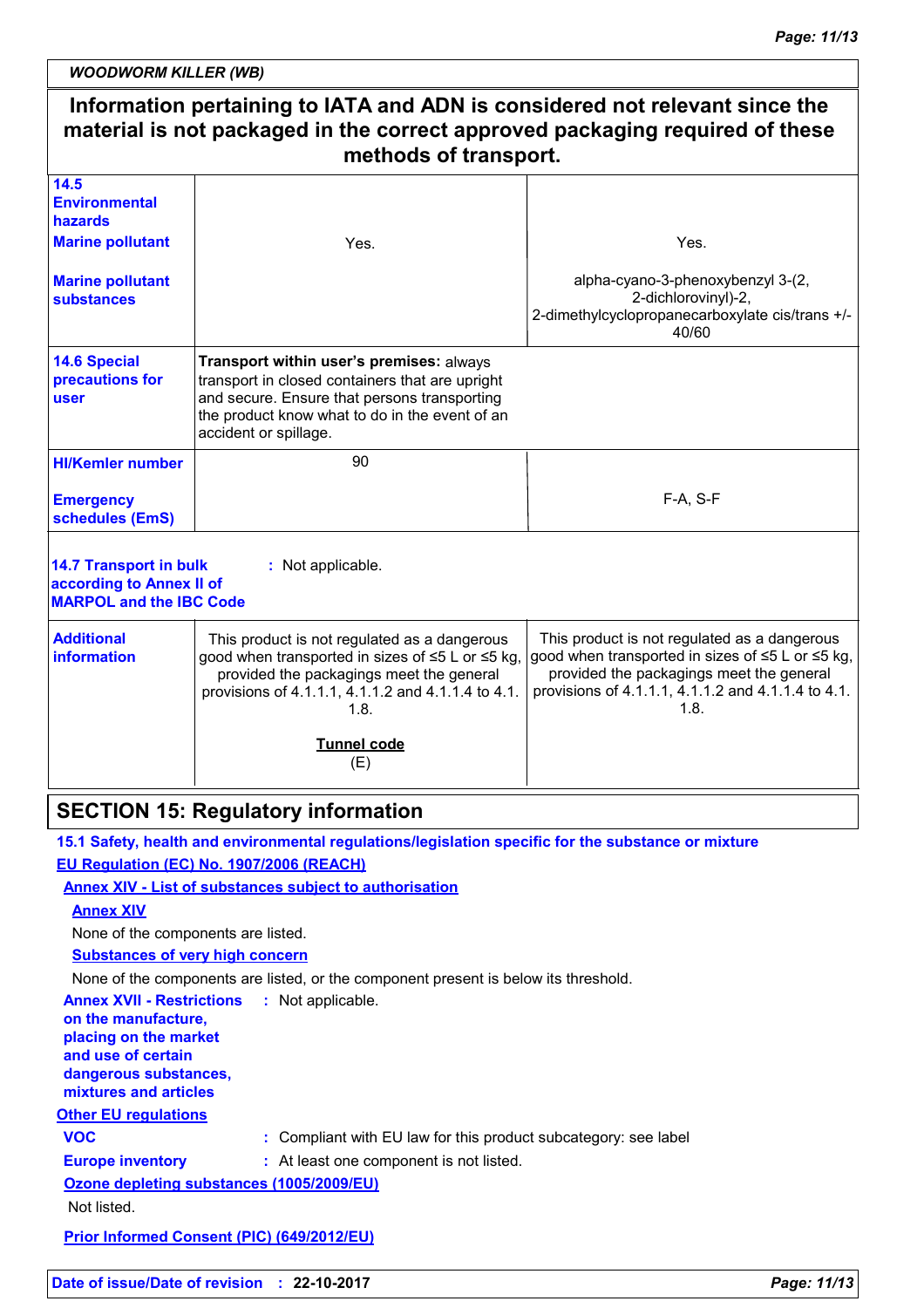### **SECTION 15: Regulatory information**

#### Not listed.

#### **Seveso Directive**

This product may add to the calculation for determining whether a site is within the scope of the Seveso Directive on major accident hazards.

#### **International regulations**

**Chemical Weapon Convention List Schedules I, II & III Chemicals**

Not listed.

#### **Montreal Protocol (Annexes A, B, C, E)**

Not listed.

#### **Stockholm Convention on Persistent Organic Pollutants**

Not listed.

**Rotterdam Convention on Prior Inform Consent (PIC)**

Not listed.

#### **UNECE Aarhus Protocol on POPs and Heavy Metals**

Not listed.

| <b>Turkey</b> | : At least one component is not listed. |
|---------------|-----------------------------------------|
|---------------|-----------------------------------------|

#### **15.2 Chemical safety :** Not applicable.

**assessment**

### **SECTION 16: Other information**

**CEPE code :** 1

 $\nabla$  Indicates information that has changed from previously issued version.

| <b>Abbreviations and acronyms : ATE = Acute Toxicity Estimate</b> |                                                                               |
|-------------------------------------------------------------------|-------------------------------------------------------------------------------|
|                                                                   | CLP = Classification, Labelling and Packaging Regulation [Regulation (EC) No. |
|                                                                   | 1272/2008]                                                                    |
|                                                                   | DMEL = Derived Minimal Effect Level                                           |
|                                                                   | DNEL = Derived No Effect Level                                                |
|                                                                   | EUH statement = CLP-specific Hazard statement                                 |
|                                                                   | PBT = Persistent, Bioaccumulative and Toxic                                   |
|                                                                   | PNEC = Predicted No Effect Concentration                                      |
|                                                                   | <b>RRN = REACH Registration Number</b>                                        |
|                                                                   | vPvB = Very Persistent and Very Bioaccumulative                               |

#### **Procedure used to derive the classification according to Regulation (EC) No. 1272/2008 [CLP/GHS]**

| <b>Classification</b>   | <b>Justification</b> |
|-------------------------|----------------------|
| Aquatic Acute 1, H400   | l Calculation method |
| Aquatic Chronic 1, H410 | Calculation method   |

#### **Full text of abbreviated H statements**

| <b>Date of printing</b><br>$: 22 - 10 - 2017$ |                                                       |  |
|-----------------------------------------------|-------------------------------------------------------|--|
|                                               | (Respiratory tract irritation) - Category 3           |  |
| <b>STOT SE 3, H335</b>                        | SPECIFIC TARGET ORGAN TOXICITY (SINGLE EXPOSURE)      |  |
| Aquatic Chronic 1, H410                       | LONG-TERM AQUATIC HAZARD - Category 1                 |  |
| Aquatic Acute 1, H400                         | <b>ACUTE AQUATIC HAZARD - Category 1</b>              |  |
| Acute Tox. 4, H332                            | <b>ACUTE TOXICITY (inhalation) - Category 4</b>       |  |
| Acute Tox. 4, H302                            | <b>ACUTE TOXICITY (oral) - Category 4</b>             |  |
| <b>Full text of classifications [CLP/GHS]</b> |                                                       |  |
| H410                                          | Very toxic to aquatic life with long lasting effects. |  |
| H400                                          | Very toxic to aquatic life.                           |  |
| H <sub>335</sub>                              | May cause respiratory irritation.                     |  |
| H332                                          | Harmful if inhaled.                                   |  |
| H302                                          | Harmful if swallowed.                                 |  |